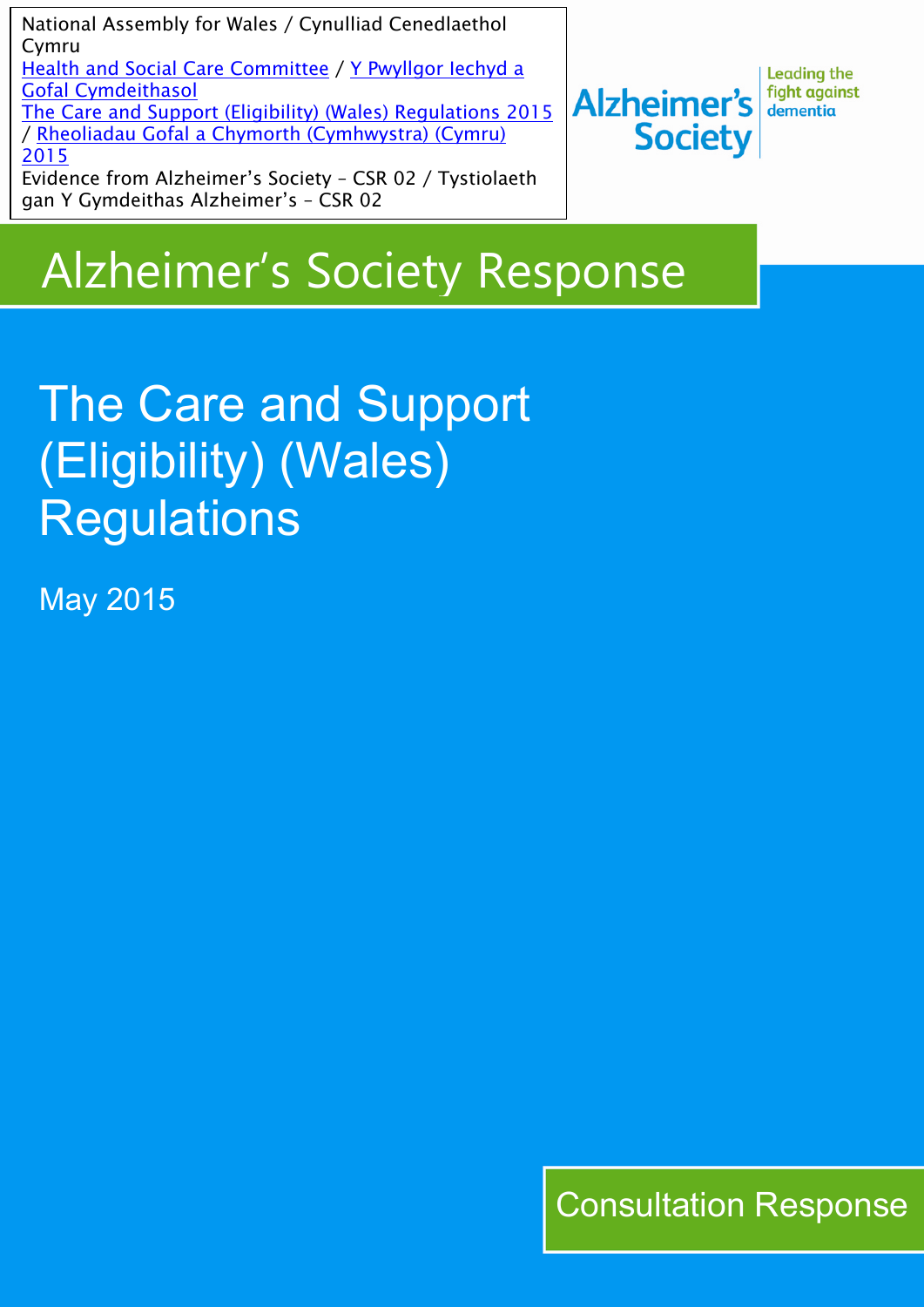

## **1. Alzheimer's Society**

Alzheimer's Society is the UK's leading support and research charity for people with dementia, their families and carers. We provide information and support to people with any form of dementia and their carers through our publications, National Dementia Helpline, website and more than 2,000 local services. We campaign for better quality of life for people with dementia and greater understanding of dementia. We also fund an innovative programme of medical and social research into the cause, cure and prevention of dementia and the care people receive.

By 2016, when these regulations come into force, there will be 46,300 people with dementia living in Wales.

- **2. Alzheimer's Society response to questions posed**
- **1. Do the draft Regulations and Code of Practice achieve the aims of the Act?**
- 1.1Alzheimer's Society believes that the draft regulations and code of practice do not achieve the aims of the Act. The duties set out in the code of practice are now vague to the extent that local authorities could interpret them loosely. Leaving the code of practice open to interpretation could lead to eligibility decisions being made in courts of law. This is the opportunity to ensure that the regulations and code of practice allow access to care and support for people with dementia.
- 1.2The Act has a strong emphasis on the principle of wellbeing which is supported by Alzheimer's Society. However, we have concerns that with the current drafts of regulations and code of practice, not all people with dementia will be able to meet their personal outcomes in order to achieve wellbeing. In particular, the omission of cognitive impairment in point 3(a) of the regulations could mean the needs of people with dementia are not met. Alzheimer's Society recommends that cognitive impairment is included in point 3(a) in the regulations to ensure that any person with dementia or a learning disability is covered.
- 1.3As Alzheimer's Society stated in its original response, many people with dementia may be physically able to get washed or dressed, but may need prompting to do so. As such, this can have an impact on maintaining relationships or involvement in the community. Alzheimer's Society strongly recommends including prompting under point 3(c) in the regulations.

Founded in 1979 as the Alzheimer's Disease Society. Royal Patron: HRH Princess Alexandra, The Hon Lady Ogilvy KG GCVO, President Emeritus: Sir Jonathan Miller CBE,<br>Chair: Alastair Balls CB, Vice-Chair: Eileen Winston, Hono Registered charity no. 296645. A company limited by guarantee and registered in England no. 2115499.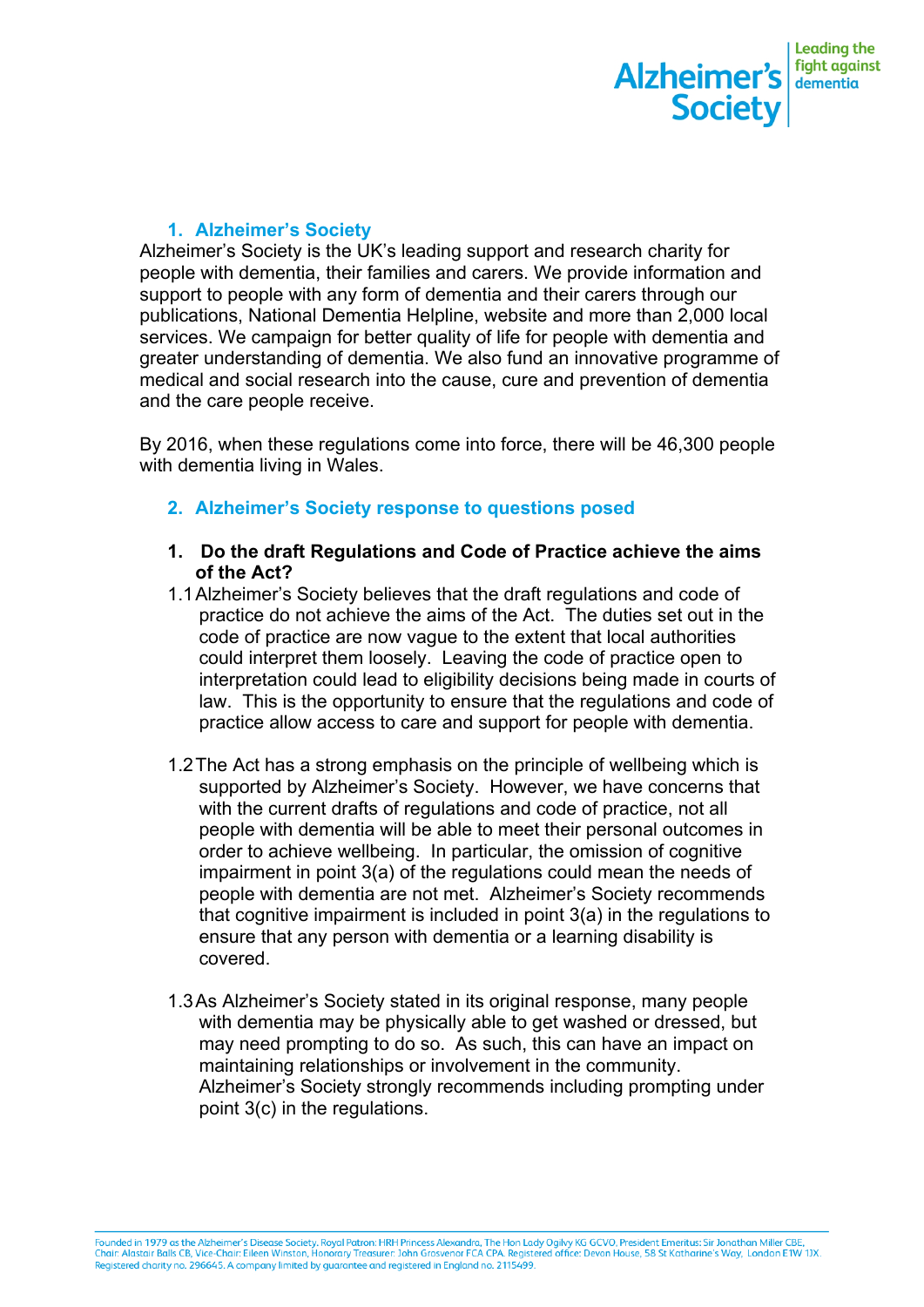- **2. Are the draft Regulations and Code of Practice appropriate to ensure the right access to care and support for people with dementia?**
- 2.1Alzheimer's Society has concerns that the draft eligibility criteria will not ensure the right access to care and support for people with dementia. We recognise that the criteria can be brief in the regulations; however, there are no further explanations in the code of practice. As Alzheimer's Society stated in its original response, many people with dementia may be able to wash or dress, but they may not be able to manage their finances. Point 3(b)(i) in the regulations states that needs could relate to the ability to carry out self-care or domestic routines. This could include the ability to pay utility bills; however, this is not clear if this is the case in the current draft of the code of practice. As stated in the original consultation response, without support with managing finances or paying bills, a person with dementia risks having their electricity or gas supply cut off, which could lead to the need for a higher level of support.
- 2.2In its original response, Alzheimer's Society expressed concerns over the 'can and can only' test. If a person can only just achieve their outcomes without the need for care and support, they are at risk of their needs worsening and subsequently requiring a higher level of support from local authorities. Alzheimer's Society recommends that the code of practice states what will happen if a person is not eligible for care and support from the local authority in order to emphasise the preventative aspect of the Social Services and Wellbeing (Wales) Act.
- 2.3 Alzheimer's Society believes that the original code of practice was stronger than the current draft and would like to return to this version with the addition of explanations and case studies. Alzheimer's Society strongly recommends that explanations are included in the code of practice to prevent any misinterpretations by local authorities. This must include clarification of the self-care tasks listed under point 1(3) in the regulations, as well as under the eligibility criteria in point 3(b) in the regulations.
- 2.4The flowchart showing the pathway to personal outcomes is currently illegible and it is impossible to comment on this.
- 2.5The case studies included in the annex of the code of practice do not demonstrate a variety of circumstances, given that they focus mainly on reablement services. Alzheimer's Society would like to see a case study of an older person who needs preventative services before they are admitted to hospital. Alzheimer's Society would be happy to work with the Welsh Government on a suitable case study.
- **3. Do the draft Regulations and Code of Practice sufficiently address any concerns previously raised?**
- 3.1Alzheimer's Society welcomes some elements of the updated draft regulations and code of practice on eligibility. For example the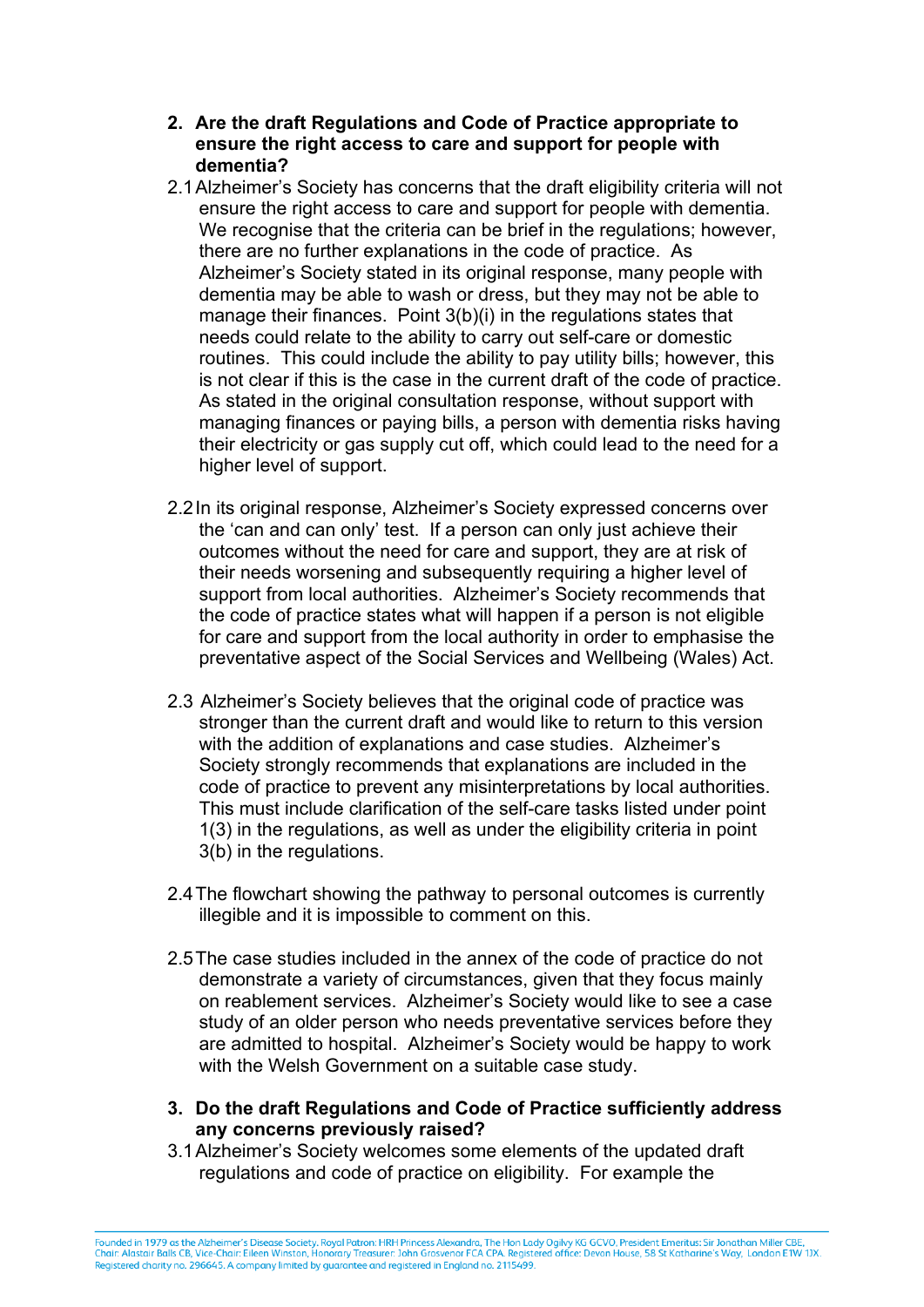inclusion of the 'ability to communicate' as a recognised eligible need for children, adults and carers in the regulations. For people who have conditions that affect their ability to communicate, such as people in the later stages of dementia, taking account of person's communications ability and method of communication is crucial in making sure that they get the care and support at the right time in the right place.

- 3.2Alzheimer's Society still has major concerns with the regulations and code of practice; in fact, these concerns have been intensified having seen the latest draft versions. Alzheimer's Society recommends that the regulations and code of practice reflect the points sent out below and seeks reassurances from the Welsh Government that this will be the case.
- 3.3With regards to point 3c, Alzheimer's Society would like to see the addition of the words "or prompting" under (ii). By including these words in the regulations, it would recognise that people with dementia may be physically able to carry out a task but they need prompting to do so (for example, they may be able to have a wash, but they need prompting to do so).
- 3.4Alzheimer's Society believes that the outcomes in point 1(3) of the regulations are lacking some vital elements. For example, the ability to maintain a home is essential, if it includes paying bills. People with dementia may have the ability to wash, dress or cook a meal, but not be able to look after their finances. Without the right support, this could mean that they lose their electricity or gas supply for nonpayment of bills.
- 3.5Alzheimer's Society also recommends that the outcomes listed under points 2 and 3 in the regulations are expanded and detailed in the code of practice. Doing so would overcome some ambiguities in the regulations and reduce the risk of different interpretations and to provide consistency between local authorities.
- **4. What are the likely consequences of the draft Regulations and Code of Practice for current and future service users and carers?**
- 4.1Alzheimer's Society's main concern is that people with dementia and their carers living in Wales will not be able to access care and support. As the code of practice is so vague, there could be inconsistencies in the interpretation by local authorities. This means that some people with similar needs could receive support whereas others do not. Without support, the needs of people with dementia can worsen; they are more likely to go into hospital in an emergency or move into a care home earlier than expected – all of which are more costly interventions than being supported to live in their own home.

Founded in 1979 as the Alzheimer's Disease Society. Royal Patron: HRH Princess Alexandra, The Hon Lady Ogilvy KG GCVO, President Emeritus: Sir Jonathan Miller CBE,<br>Chair: Alastair Balls CB, Vice-Chair: Eileen Winston, Hono Registered charity no. 296645. A company limited by guarantee and registered in England no. 2115499.